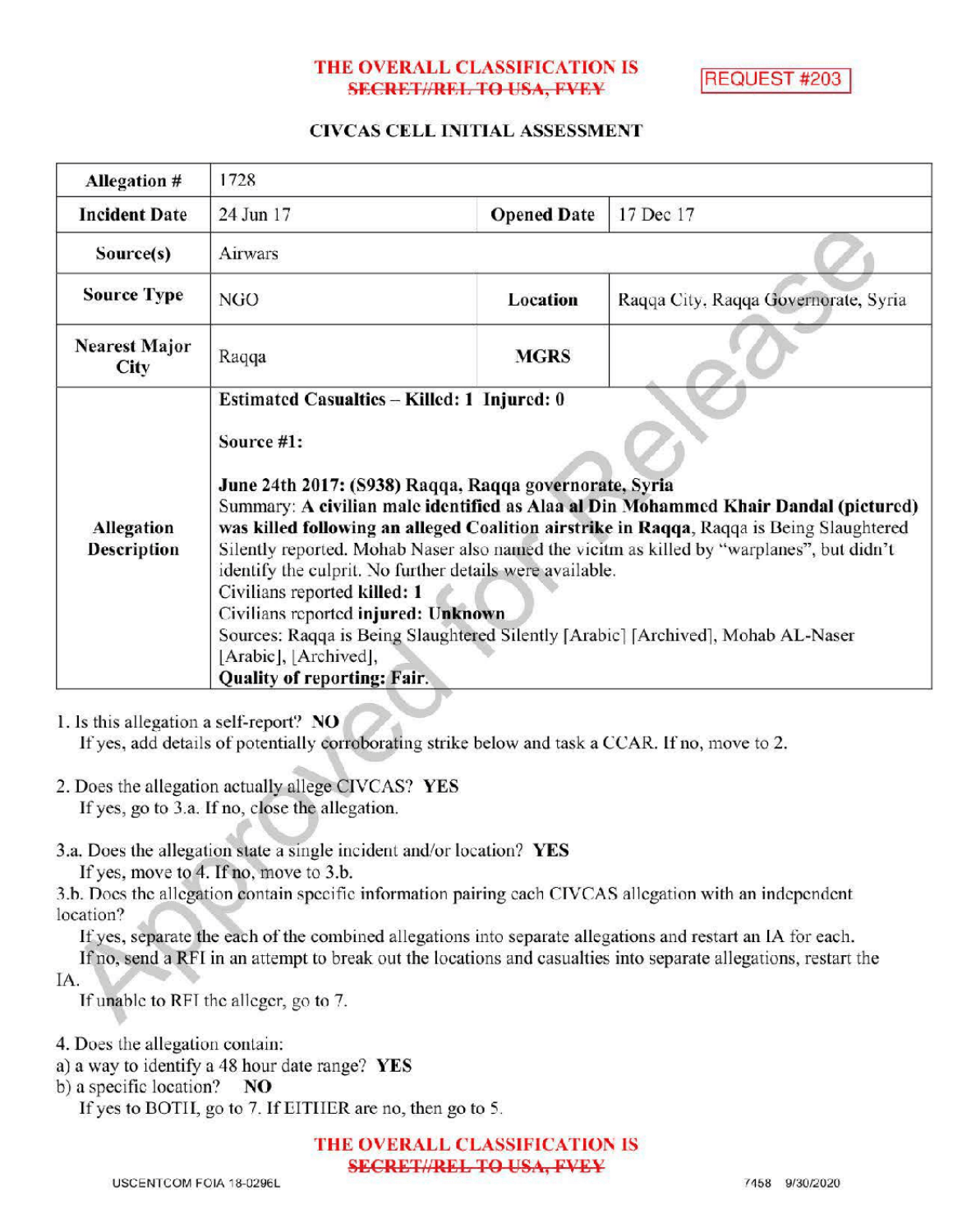## THE OVERALL CLASSIFICATION IS **SECRET//REL TO USA, PVEY**

- 5. Does the allegation contain:
- a) a way to identify a 48 hour date range? YES
- b) a specific time of day or timeframe?  $NQ$ <br>c) a general location?  $YES$
- c) a general location?

If yes to ALL three, then go to 7. If ANY are no, go to 6.

6. Does the allegation contain:

- a) Video or photo evidence of CIVCAS that can be used to narrow the date/ time or location of the allegation? If yes, go to 7. If no, go to 6.b.  $\qquad \text{NO}$
- b) Are there at least two corroborating sources (total of 3) that independently reported the allegation? If yes, go to 7. If no, go to 6.c.  $\blacksquare$  NO
- c) Any high quality sources?
	- If yes, go to 7. If no, go to 6.d.  $YES$
- d) Specific facts that warrant a search for strikes?
- If yes, go to 7. If no, close the allegation.

7.a. Does the allegation contain sufficient information on the time, location and details to conduct a search for strikes? NO

If yes, go to  $8$ . If no, go to  $7.b$ .

7.b. Explain in detail why there is insufficient information on the time, location, and details to conduct a search for strikes

It is alleged that the CIVCAS Alaa al Din Mohammed Khair Dandal was killed in a Coalition airstrike in Raqqa City on 24 Jun 17 but no further details are provided as to where exactly within the City this took place.

Recommend that an RFI be submitted to Airwars asking for further details about the location of the CIVCAS (nearby prominent buildings , landmarks or the neighbourhood in which this occurred). If nothing further received, then suggest that this allegation be closed.

IZ & <sup>S</sup>  $MAT:$ CAOC log:  $CJTF$  log:

ŁZ  $CJFLCC$  log, -email (Start 18 MAY 2017):

-email( Start 22 JUL 2017): :

8. Are there any potentially corroborating strikes? If yes, answer the questions below and task CCAR.

> THE OVERALL CLASSIFICATIONIS **SECRET//REL TO USA, FVEY**